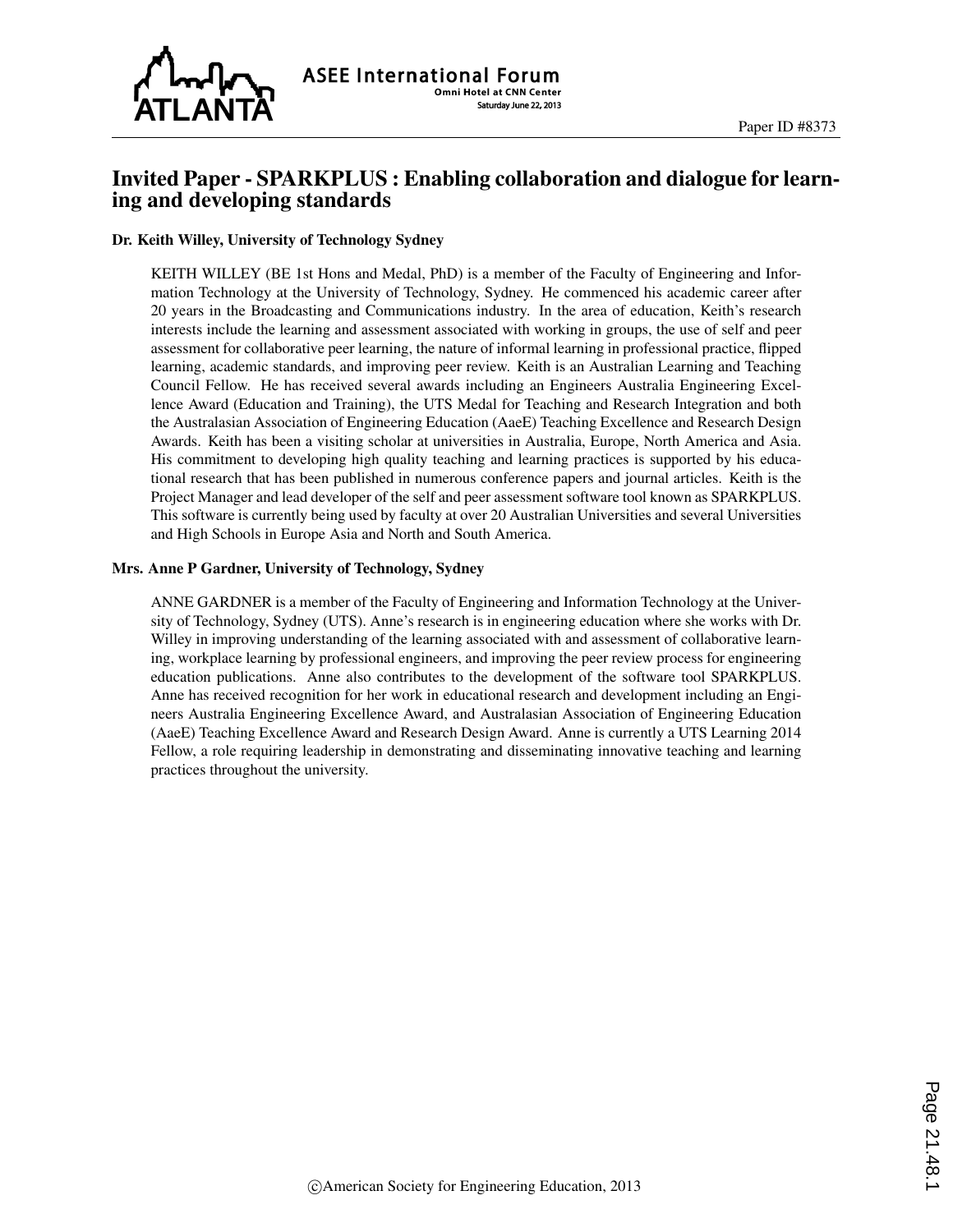# **SPARKPLUS : enabling collaboration and dialogue for learning and developing standards.**

## **Abstract**

Professional learning is often informal, learnt on the job through engaging in practice with peers. Hence, to prepare students for professional practice they require opportunities to develop their ability to work in such collaborative /socially constructed learning environments.

The authors have conducted several studies investigating the impact of collaborative learning activities on the people that participate in them. We found thoughtful design is required, including scaffolding, to motivate desired approaches and attitudes to learning. The results of these studies informed the development of a collaborative learning activity framework and the educational technology tool SPARK<sup>PLUS</sup>. In this paper we use exemplar activities to describe the findings of these studies and demonstrate both the framework and the support provided by SPARK<sup>PLUS</sup>.

## **Introduction**

There is an expectation by organisations that the professionals they employ, including engineers, engage in ongoing learning in order to meet the demands of continuing change. Much of this learning is informal, learnt on the job through practice with peers.

Recent writers on workplace learning  $1, 2$  argue that many traditional assumptions about professional learning are problematic in that learning has often been seen as something that individuals do, for example attending a course. This simplistic view fails to consider how the social dimensions of work provide a rich context for professional learning. More specifically, some of these studies show that the work is not only a context, or backdrop, but is fundamentally implicated in learning  $3, 4, 5$ . Hence, to prepare students for professional practice they require opportunities to practise, experience, reflect and improve their ability to work in collaborative /socially constructed learning environments.

In an educational context, collaboration is generally described as an approach involving joint intellectual efforts between students, or between students and the instructor  $6$ . Dana  $7$  reports that compared to traditional competitive or individualistic learning environments, benefits of collaborative tasks include higher student achievement, greater use of higher level reasoning and critical thinking skills, more positive attitudes toward the subject matter and satisfaction with the class. However the benefits are not automatic. Thoughtful design, assessment scaffolding and the support of educational technology, particularly in large classes, contribute to both their success and sustainability.

In this paper we use exemplar activities to describe the findings of several studies that informed the development of a framework and educational technology to support learning through collaboration and dialogue and the development of professional judgement.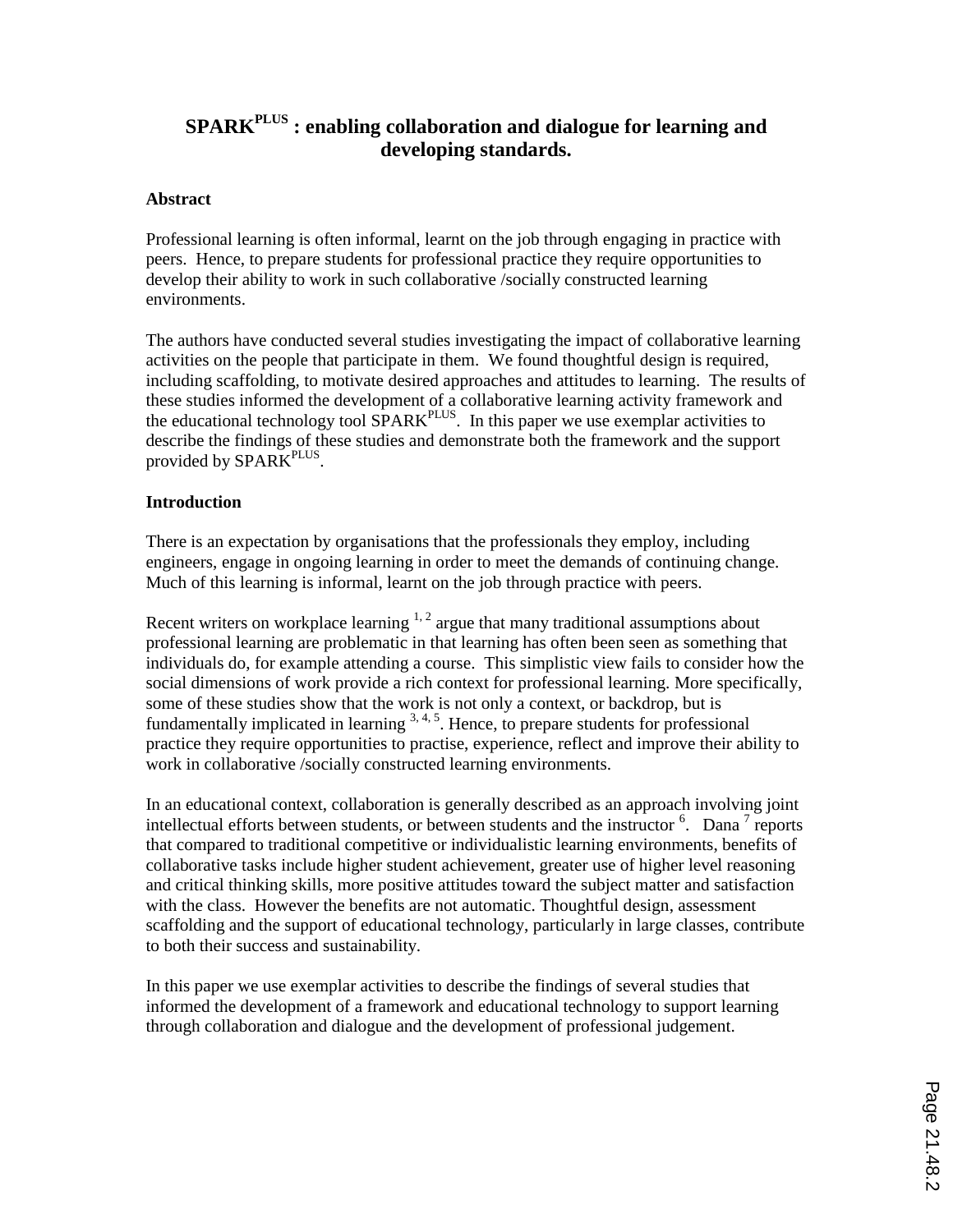## **Background**

The authors have conducted several studies investigating the impact of technology assisted collaborative learning activities  $8-12$ . Our findings highlighted the need to develop activities that cultivate students" judgement, facilitate peer feedback, promote learner independence, and reinforce development of their professional engineering identity.

Our aim is to promote a learning focus as opposed to a task-focused disposition in students. A student"s core identity may be such that they resist this change in focus limiting their engagement with these activities. We found scaffolding to be valuable to motivate desired approaches, behavior and attitudes to learning.For example, we constantly remind students that "mistakes compress learning" and to benefit most from any activity they should be pushing their learning boundaries until they make mistakes and / or discover what they do not know  $13$ . In addition, we found that in summative activities students, with some justification, tend to strategically focus on how to achieve the best mark. Conversely, formative collaborative activities provide a low-risk environment  $14$  allowing students to push their learning boundaries, make mistakes, identify gaps in their learning and have these addressed by their peers. However, we acknowledge the need to develop quality scaffolding to motivate the participation of some students in formative activities. Furthermore we suggest that without the assistance of educational technology the administrative burden and cost to provide these type of collaborative activities, especially in large classes, is likely to be unsustainable.

Analysis of the results of these studies informed the collaborative learning activity framework (Figure 1) and the educational technology tool  $SPARK<sup>PLUS 15</sup>$  that are previewed in the remainder of this paper.



**Figure 1 Collaborative Learning Activity Framework**

### **Framework**

The first step in any collaborative learning activity should be an individual task, usually undertaken out of class, allowing participants to identify gaps in their own learning / understanding. This is followed by a group task where participants have their learning gaps addressed by their peers while completing the activity collaboratively. The dialogue within this task not only provides the social dimensions important to learning but provides a discourse to challenge participants" understanding and judgement, convert tacit understandings to explicit explanations and socially construct meaning, language and standards. Breakout groups are then brought back together for the facilitator to clarify any outstanding issues. To discern a difference, learn and develop judgement, one must have experienced a variation from previous experience <sup>16</sup>. Hence, we recommend that next instructors vary an aspect of the activity to change the outcome and have participants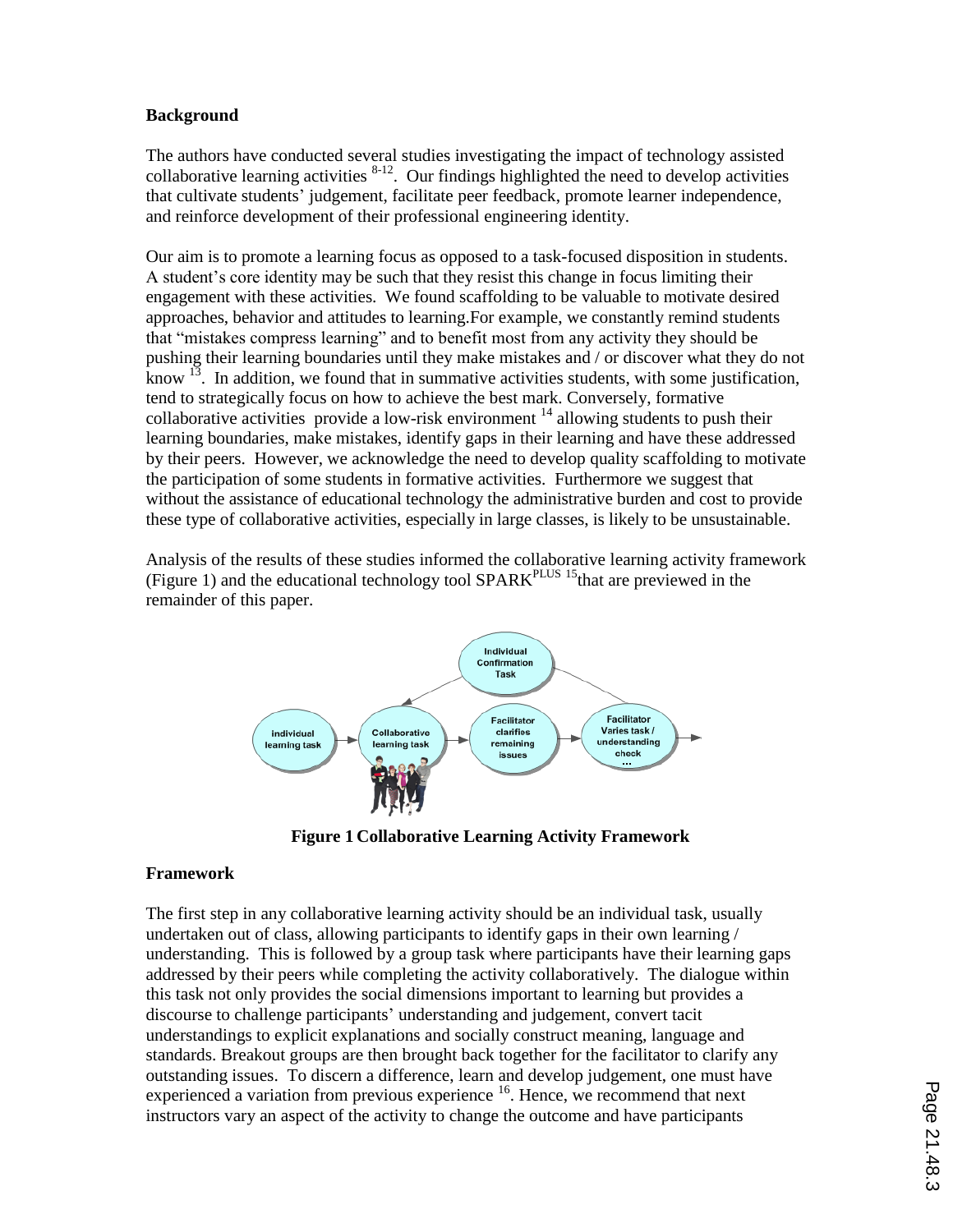complete this first individually then collaboratively to verify their understanding. Finally, a confirmation task that applies the learning in a new context and/or a more complex situation should be undertaken individually to confirm understanding and reduce the occurrence of "collective ability"  $17 - 20$  (where as members of a team participants appear to understand the activity learning outcomes, but are unable to demonstrate this learning individually); then collaboratively as part of the next repeated cycle.

Both students and academics are active participants in the various stages of the framework, albeit with differing roles. The following sections describe how the framework was applied to two different activities: one where the participants were academics, and in the other, students.

## **Tutor Benchmarking**

The motivation for this research is the international trend to focus on learning oriented assessment activities and demonstrated learning outcomes. While a key factor in these activities is the provision of feedback to students, the capacity of academics to provide quality judgements and feedback is often taken for granted. Without appropriate consensus around the meaning and understanding of academic standards there is no assurance that assessment standards and practices are valid and/or reliable. Furthermore, if academics don't understand or can't articulate the standards they are assessing, how can they provide students with quality learning oriented feedback on their work? In several studies  $2^{1-23}$  we found significant benefits in implementing the framework (Figure 1) using SPARK<sup>PLUS</sup> to coconstruct understandings of academic standards amongst instructors and tutors as described below.

## **Application of Framework for Tutor Benchmarking using SPARKPLUS**

### *Prior to Assessment meeting*

Individual assessment: assessors/tutors are provided with a copy of two pieces of work to grade against specified criteria, entering their assessment (grades, reasoning and feedback comments) into the multiple assessor tool in  $SPARK^{PLUS}$ .

### *During Assessor/Tutor Meeting*

Collaborative discussion and assessment: tutors logon to SPARK<sup>PLUS</sup> or are provided with a print out of the SPARK<sup>PLUS</sup> results (Figure 2) to compare their grading and comments to that of the other tutors (displayed anonymously) and reflect on any differences. Tutors are formed into small groups to discuss their individual grading and subsequently to collaboratively, reaching a consensus, re-grade and provide feedback comments on each report.

Facilitator led discussion: a facilitator, often the course co-ordinator, leads a discussion focusing on exploring any differences in grading and/or reasoning that have emerged in the small group discussions.

Vary activity: To assist participants to clarify and reflect on their judgement we recommend that the facilitator vary an aspect of the activity to change the outcome; for example, by modifying an assessment criterion or task objective.

Let's assume that the original task was to produce a five-minute video to teach a professional audience cardiopulmonary resuscitation (CPR) and an assessment criterion asks tutors to evaluate the video"s capacity to engage the target audience. The introduced variation could be to change the target audience to teenagers. The cycle is now repeated to highlight tutors"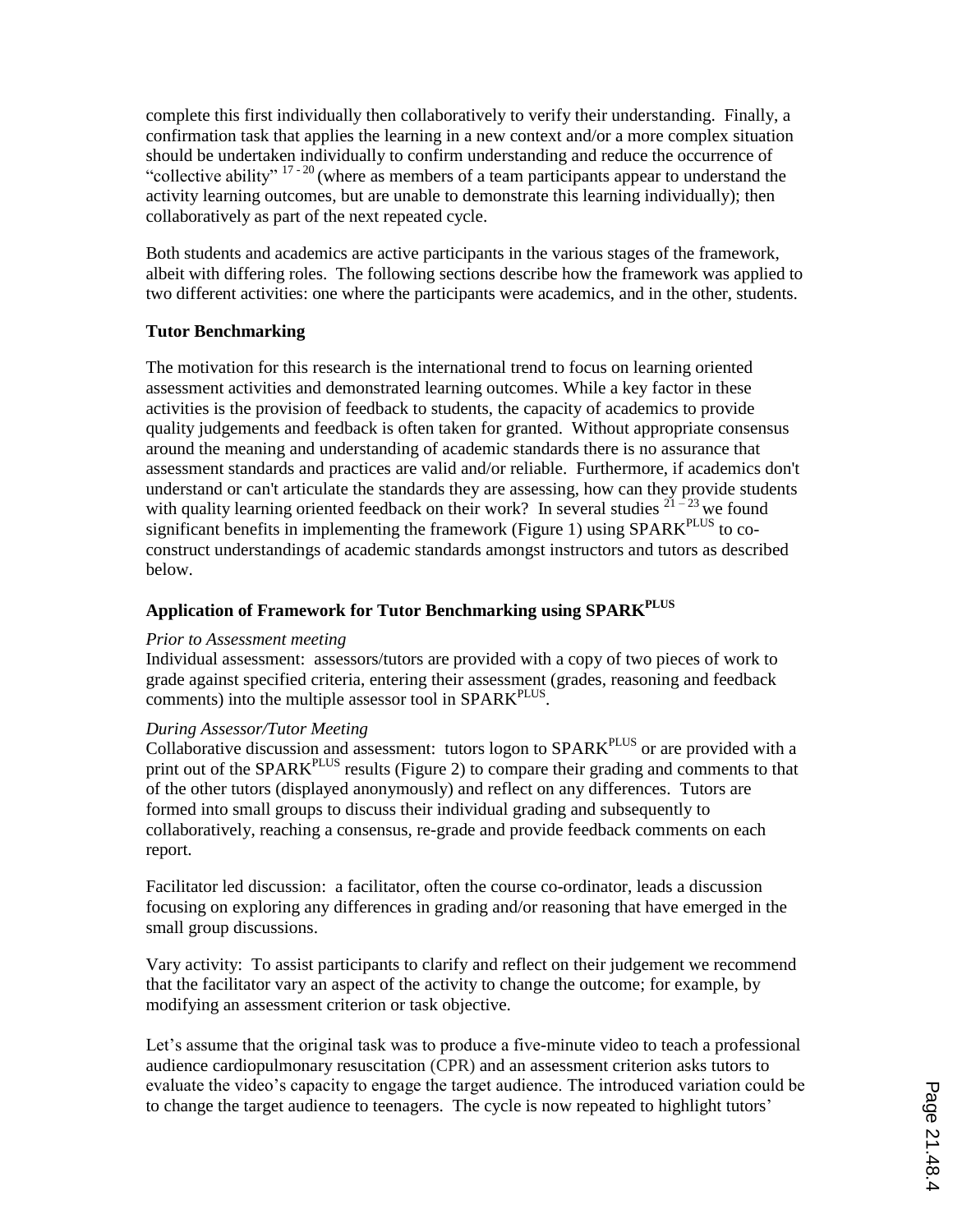grading sensitivities and broaden their understanding, with them reassessing the work considering the varied task objective, first individually then collaboratively.

Finally, a confirmation task is undertaken where tutors assess an additional piece of work to confirm their understanding and capacity to articulate the reasons for their assessments. Again this confirmation task is undertaken first individually, then collaboratively, followed by a discussion exploring any outstanding differences in grading and/or reasoning.

## **Impact/Discussion**

Implementing the framework using the software tool proved to be an efficient and effective process to:

- socially construct tutors' understanding of assessment criteria including agreeing on the factors to consider and their relative importance when assessing against the criteria,
- benchmark their judgement and reasoning against other tutors and instructors,
- develop a shared descriptive language to improve feedback comprehension, and
- assist tutors to explicitly articulate their tacit judgements allowing them to improve feedback to students

Tutors were overwhelmingly positive about the impact of this collaborative activity providing comments such as: *"It validated my understanding of the subject and fine-tuned a few concepts",* and *"It was a fast way to get issues discussed and resolve differences".*



**Figure 2: Results screen for tutor benchmarking activity showing how the course coordinator (triangle on top side of slider) and the tutors (triangles on bottom side of slider) rated the work including any comments they made (to save space a number of criteria have been removed from this screenshot).**

In regard to the software's facilitation tutors reported that the screens (e.g. results screen in Figure 2) made it easy for them to observe where their opinions and reasoning differed from the other tutors and where as a group there was the most agreement and disagreement.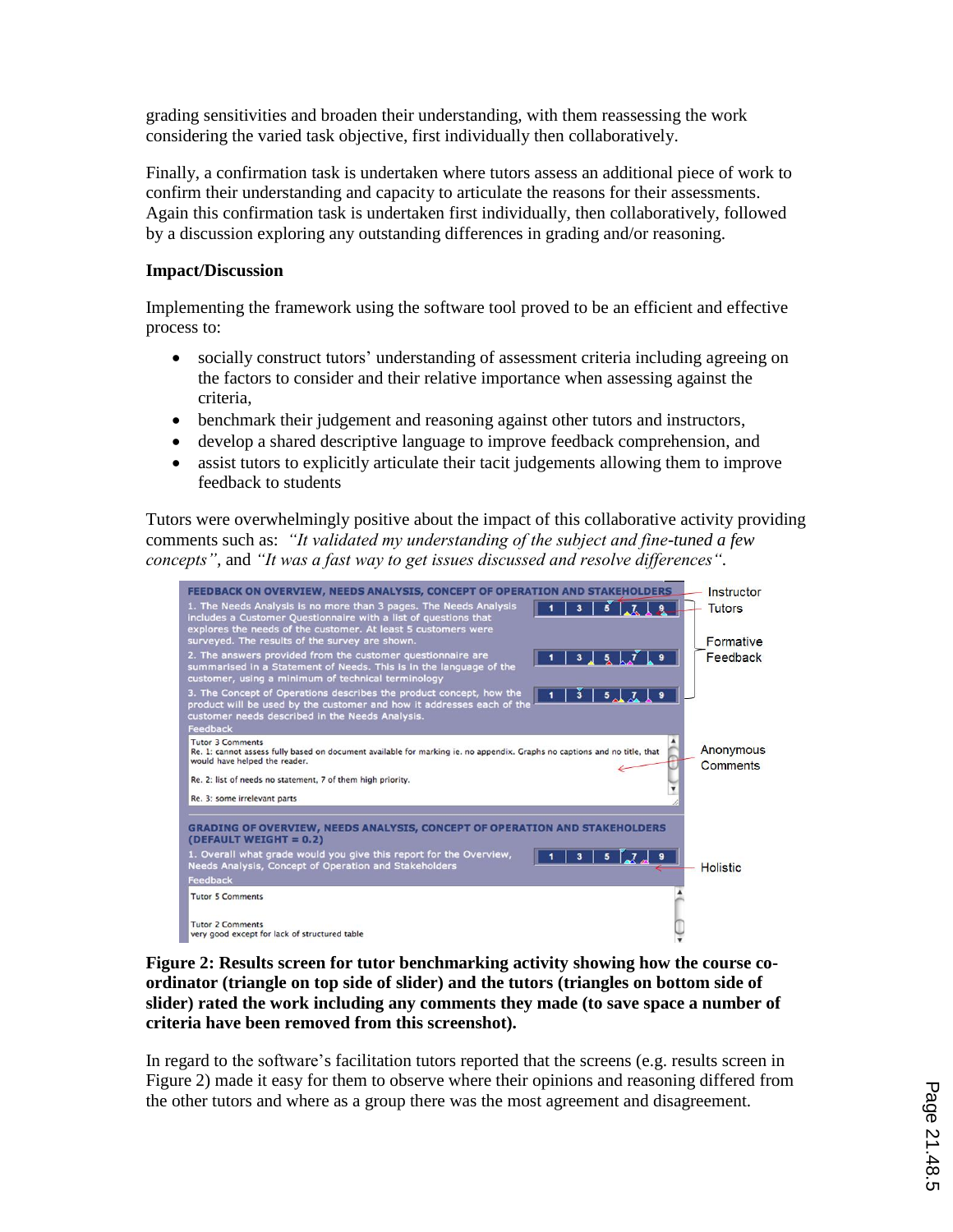Tutors also found that the comment summary screen (Figure 3) helped them to understand the reasons for grading differences and highlighted issues to discuss in the collaborative dialogue: *"I was able to see what they were thinking and learn and improve my own*  [feedback]*...".* While the differences in tutor perspectives were initially exposed by comparing their individual ratings in  $SPARK^{PLUS}$ , it was in the subsequent collaborative dialogue where these differences were explored and discussed that the standards to be used in grading were co-constructed. Because comments are anonymised, each comment is discussed on its merits free from the bias that may result from dominant personalities or perceived differences in expertise. Interestingly it was sometimes the tutor whose rating differed the most from their peers who raised an issue others had not previously considered, but after discussion all tutors agreed was important.

In addition, tutors reported that observing the differences and ambiguity in the language each used (to explain their reasoning on the same report), helped them appreciate our previous findings that discrepancies and ambiguities in feedback language significantly contribute to students" perception that grading is unfair, commenting that: *"I can see consistency across the tutors is important", and "I can see the potential for frustration by the students".*

Exploring these differences through discussion not only required tutors to explicitly articulate what were often previously tacit judgements but also to co-construct a language to describe reports of different standard allowing them to provide more specific feedback to students.



**Figure 3: The comment summary screen allows all comments to be displayed at once or only for a preselected rating.**

## **Student Collaborative Learning**

The learning benefits of combining the framework and SPARK<sup>PLUS</sup> have also been applied to students in a range of activities including the *"flipped"* activity described below.

Pre-class, self and peer assessment formative learning activities are designed to be undertaken at the start of each subject topic, enabling students to assess their level of understanding before in-class lectures. The intention is that class time is spent on higher cognitive interactive activities, focusing on material that most students "don"t get", rather than on material that students can understand by themselves.

Prior to class:

1. Students undertake readings, research and/or development activity.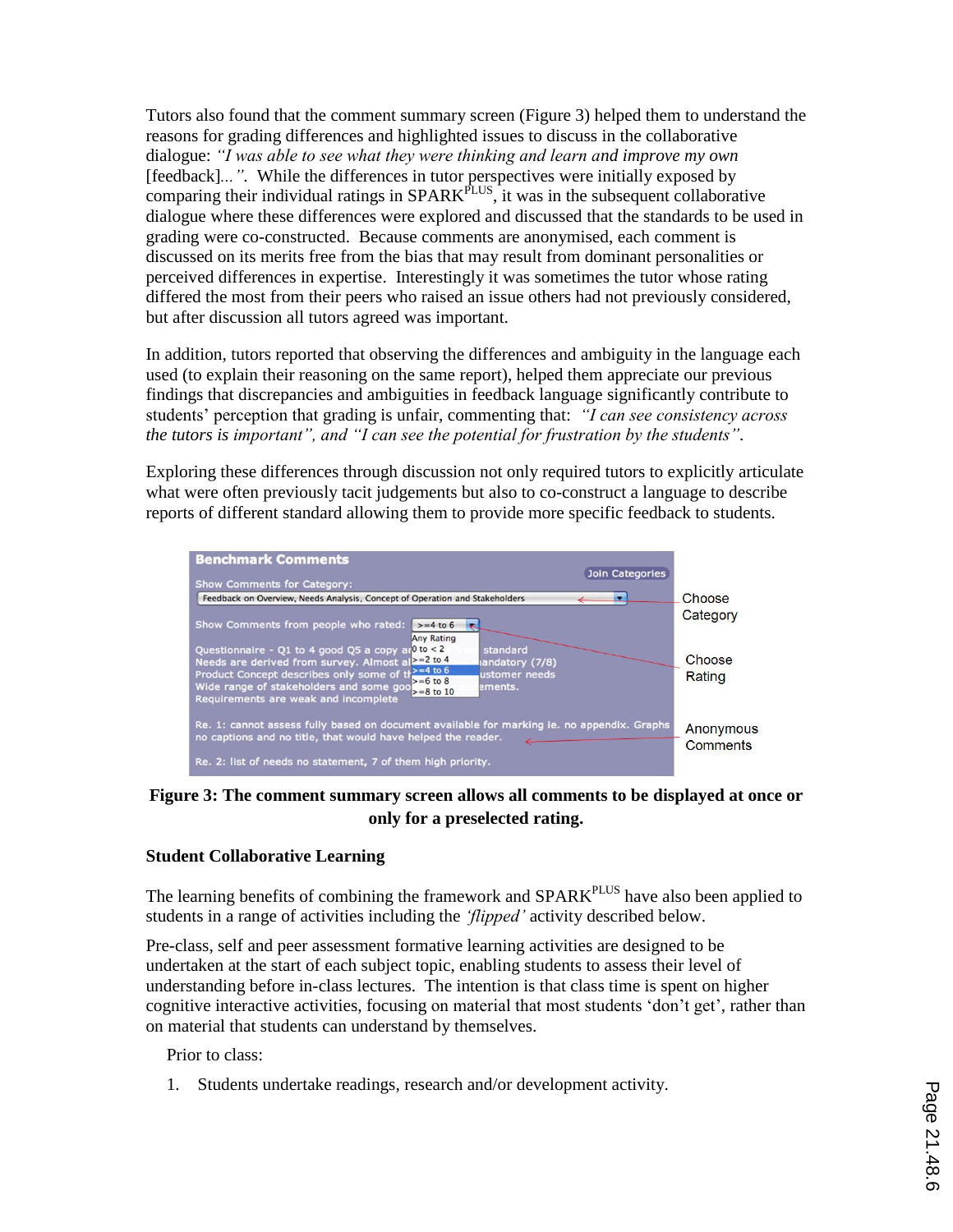- 2. Students answer and provide their reasoning for a series of online multiple-choice questions facilitated via SPARK<sup>PLUS</sup> (Figure 4).
- 3. a) students can log on and use the  $SPARK^{PLUS}$  summary screens showing histograms and confidential comments submitted for each answer choice (A, B C etc) to compare their answers (Figure 5) and reasoning to their peers (similar to Figure 3). Note: Having observed that many students see the instructor"s answers and explanations as providing closure, being all they need to know, answers are not published until after class to encourage students to make comparisons with their peers and think for themselves.
	- b) academics also use these screens to identify topics that are troubling students and/or any regular misconceptions.



**Figure 4: Example question screen in SPARKPLUS .**



**Figure 5: Individual student's result screen. Note the yellow histogram indicates this student's answer.** 

## During Class

Classes begin with a general discussion of the pre-work activity exploring the associated material in more detail. During this time the instructor, guided by the results (typically displayed in class as shown in Figures 5 and 3) and in collaboration with the students,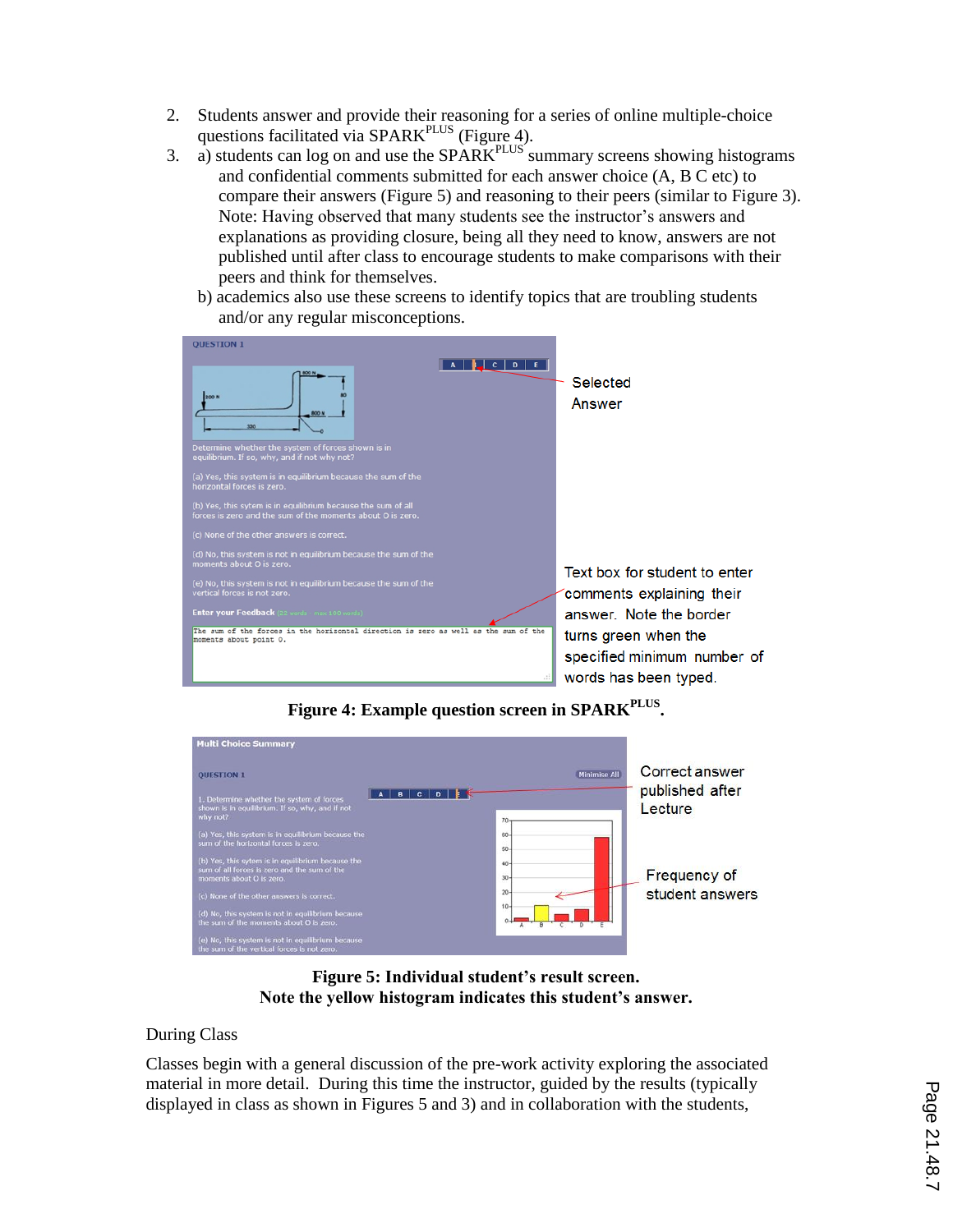addresses any common misconceptions or misunderstandings after which more complex material is explored. This activity is often repeated in class for the more complex material, again first individually then collaboratively using either SPARK $P<sup>PLUS</sup>$  or IFAT cards  $^{24}$ .

## **Impact/Discussion**

These pre-lecture activities have been used as the initial step in the collaborative learning framework (Figure 1) in a range of classes both locally and in our offshore teaching program in Hong Kong. Students reported that it gave them an opportunity to check their understanding and learn from comparing their answers and reasoning to other students in the safety provided by the anonymised reporting in the software. Other students reported using the activities before class as a guide to what they were expected to learn and after class to evaluate their understanding. In attempting questions students regularly described a tendency to answer a question without fully and/or carefully reading it, usually leading to the choice of an incorrect answer. This proved to have a positive outcome with students commenting they became more careful in reading questions particularly in summative activities.

Instructors reported that the summary screens (Figure 5) made it easier for them to identify areas of the subject that students were having trouble understanding. In addition, being able to click on the slider and view the students" comments explaining their reasoning for the different answer choices gave them insights into common misconceptions, especially in cases when students were getting the right answer for the wrong reason. Academics also found this feature useful to display the range of answers and explanations in class and hence facilitate learning oriented discussion. The formative nature of these activities allows instructors to provide innovative variations and students the freedom to focus on learning rather than maximising marks. For example we found vigorous debate and enhance discussions often resulted from providing questions with two correct answer choices expressed in different ways or with no correct answer choices provided where students were expecting a single correct answer.

A number of students reported that they found "*…it too difficult to answer the questions before the content was taught in lectures*...". This response was most common amongst students undertaking their first year of study, and is not surprising given that there may have been few opportunities during their school years to practice self-directed learning. However, with a generally agreed aim in higher education to develop independent learners we argue that the best time to start developing these skills is first year. We do however recognise the difficulties that such "flipped" classroom activities can provide students and in future semesters we intend to support these activities with short introductory videos on each topic.

Somewhat surprisingly given the high use of technology by most students a small minority reported a dislike for online learning activities: "*I like to work from books and past tests or exams...I don"t really like using computers*", and "...*I prefer more traditional methods*", reminding us of the need to provide inclusive alternatives.

### **Future Directions**

We are currently undertaking a trial using the student activity described above to provide learning opportunities within a MOOC. Additional measures have been undertaken to improve the implementation of this activity in a MOOC environment including enabling realtime online collaboration. We also intend to pay more attention to the analytics collected by the software to see if they suggest any issues to be investigated related to student learning; for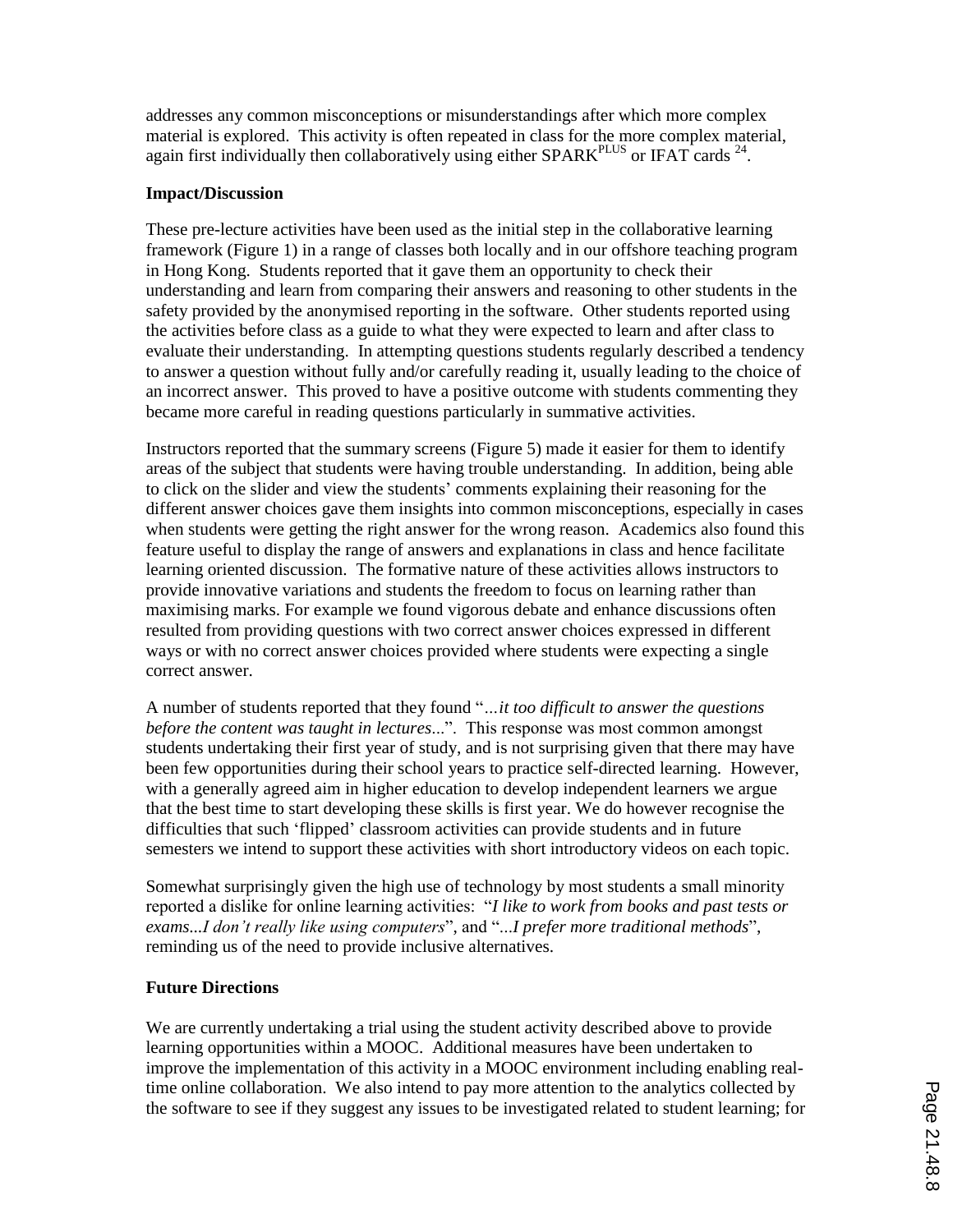example, exploring any relationship between learning and how often students logon and/or the amount of interaction when comparing their answers.

More recently the authors are investigating how activity scaffolding can be augmented by identity theory. A relatively under-researched area of engineering education is the impact of university-based learning experiences on the development of the personal and professional identities of our students. Some research, such as that by  $T$ onso<sup>25</sup>, McNair et al<sup>26</sup>, Eliot and Turns<sup>27</sup> and Bennet<sup>28</sup>, suggests that student's personal identity impacts the way they engage with learning opportunities and that their identity as an emerging engineer can be reinforced by designing activities that encourage students to practice the thinking and language of the discipline.

## **Conclusions**

Activities designed using the collaborative learning framework assisted instructors to coconstruct standards improving their judgement, grading, articulation and quality of feedback. Learning benefits were also apparent in using the framework to design activities for students with iterations of individual and collaborative work. The educational tool SPARK<sup>PLUS</sup> proved to be an efficient and effective tool to facilitate these activities particularly in large classes.

## **Bibliograhpy**

- 1. Hager, P. & Hodkinson, P. (2009) Moving beyond the metaphor of transfer of learning. *British Educational Research Journal, 35* (4), 619–638.
- 2. Fenwick T.(2009) Making to measure? Reconsidering assessment in professional continuing education, *Studies in Continuing Education,* vol. 31, pp. 229-244.
- 3. Billett, S. (2001) Learning through work: Workplace affordances and individual engagement. *Journal of Workplace Learning, 13* (5), 209–214.
- 4. Billett, S. (2004) Workplace participatory practices: Conceptualising workplaces as learning environments. *The Journal of Workplace Learning, 16* (6), 312–324.
- 5. Skule, S. & Reichborn, A. (2002) *Learning-conducive work: A survey of learning conditions in Norwegian workplaces*. Luxembourg: CEDEFOP.
- 6. Smith B. L., & MacGregor, J. T.,(1992) What is collaborative learning?, in *Collaborative learning: A sourcebook for higher education.*, M. R. M. A. S. Goodsell, V. Tinto Ed.: University Park, PA: National Center on Postsecondary Teaching, Learning, & Assessment.
- 7. Dana S. (2007), Implementing Team-Based Learning in an Introduction to Law Course*.*, *Journal of Legal Studies Education,* vol. 24, pp. 59-108.
- 8. Willey, K and Gardner, A. (2008) Using Self Assessment to Integrate Graduate Attribute Development with Discipline Content Delivery. *Proceedings of the 36th Annual Conference of the European Association of Engineering Education (SEFI)* Quality Assessment, Employability and Innovation 2-5 July, Aalborg, Denmark.
- 9. Willey K. & Gardner A., (2009) Investigating the capacity of Self and Peer Assessment to Engage Students and Increase their Desire to Learn. *Proceedings of the 37th Annual conference of the European Association of Engineering Education (SEFI) Attracting Student in Engineering - Engineering is Fun* 1-4 July. Rotterdam, the Netherlands.
- 10. Gardner A. & Willey K.,( 2010) Critical conversations: how collaborative learning activities can prepare students for Structural Engineering practice. *Proceedings of the 21st Annual Conference of the Australasian Assoc. For Engineering Education*, 5-8 December. Sydney, Australia.
- 11. Willey & Gardner, (2010) Investigating the potential of self and peer assessment in developing learning oriented assessment tasks. *Proceedings of the 20th Annual Conference of the Australasian Assoc. For Engineering Education*. Adelaide, Australia.
- 12. Willey K. & Gardner A. (2010), Collaborative Peer Learning to Change Learning Culture and Develop the Skills for Lifelong Professional Practice, in *Proceedings of the 21st Annual Conference for the Australasian Association for Engineering Education*, Sydney, Australia, pp. 222 - 229.
- 13. Svinicki M. (2004), *Learning and Motivation in the Postsecondary Classroom*: Anker Publishing.